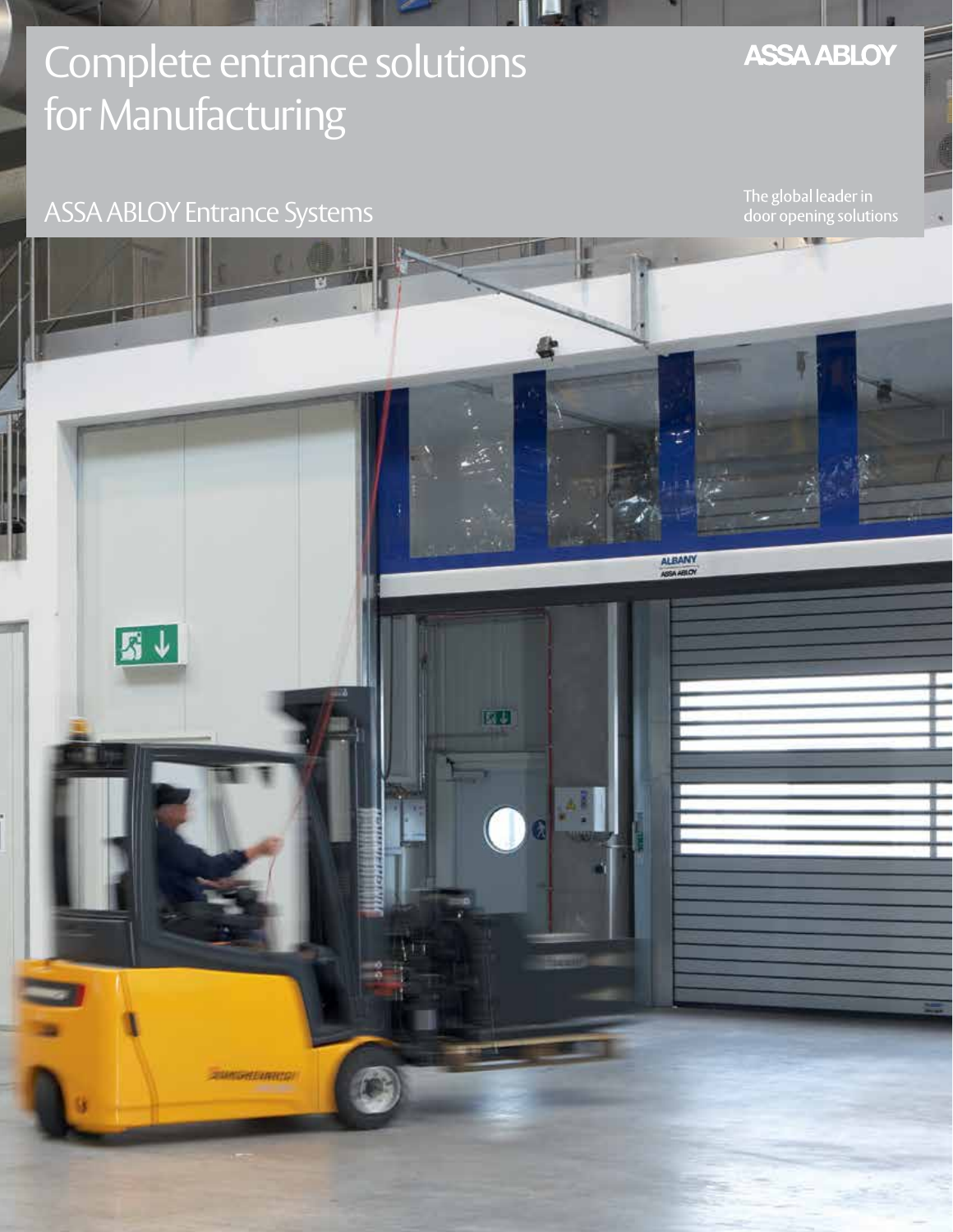

ASSA ABLOY Entrance Systems offers convenient, automated door solutions for the front, back and interior of your manufacturing facility.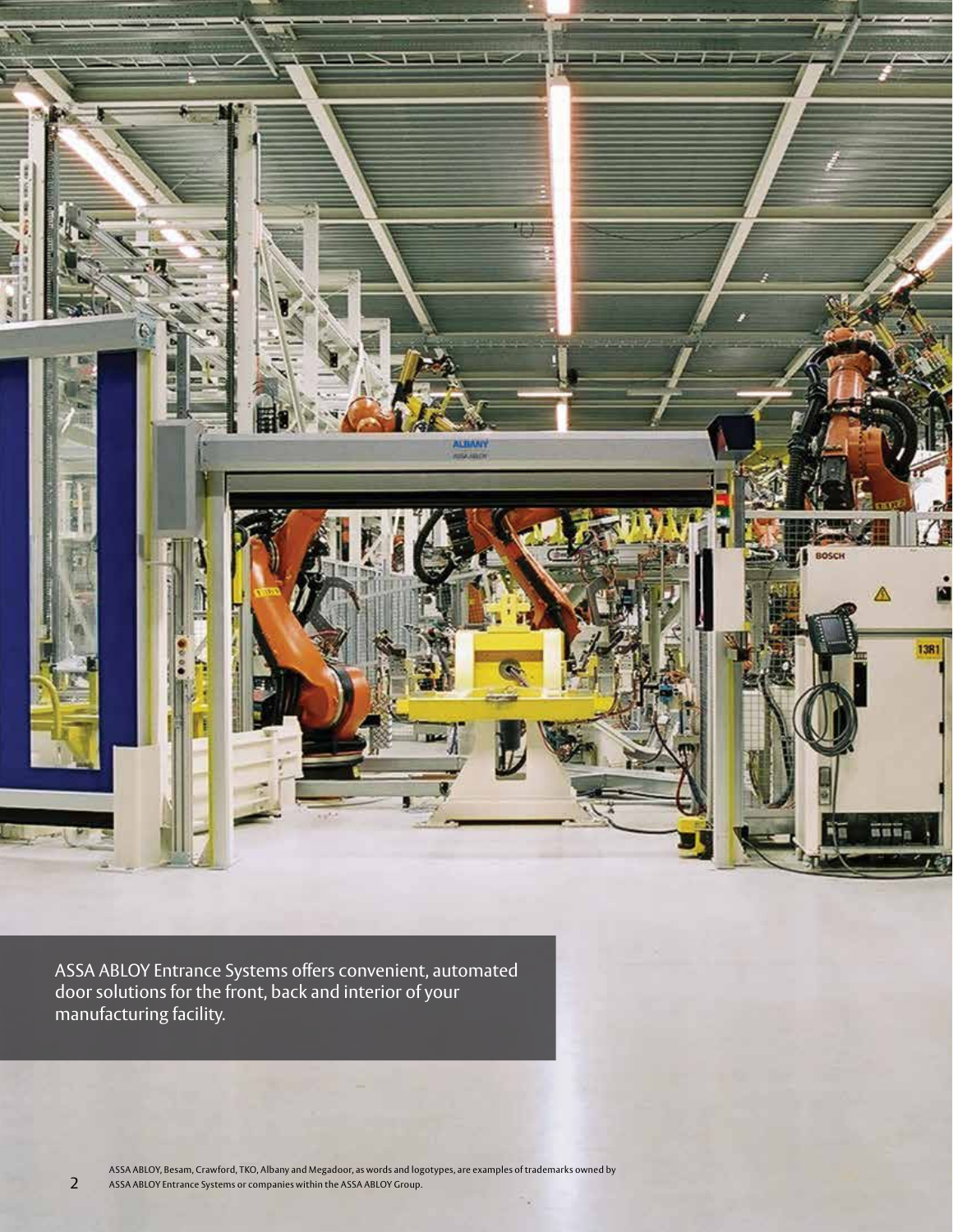### Effective solutions for a competitive advantage

As the leading supplier of automated entrance solutions and services, ASSA ABLOY Entrance Systems has a global presence and decades of unsurpassed expertise across a wide variety of applications. Our innovative, breakthrough door technology helps manufacturing customers reduce energy costs, increase security and ensure the safety of their workers and visitors. We provide peace-of-mind, allowing you to focus on increasing product output and optimizing process efficiency.

Our expansive product range includes specialized options to solve all your entrance challenges and separate environments throughout your facility. They minimize contamination risks in cleanroom environments, maintain temperatures and safeguard food products in cold storage areas and protect workers and equipment in busy, high traffic areas. Plus, our expert technicians help you maintain and modernize all automated entrances throughout your facility.

#### **Increase convenience and cut energy costs**

We understand the challenges of operating a manufacturing facility. Automated entrances allow for the safe and effortless flow of vehicles, goods and people. Our products feature unique designs and

technology to reduce heat gain and loss and uncontrolled air movement throughout the building. We help you create a more efficient building and reduce excessive energy consumption.



### Our solutions include:

- Swing, sliding and revolving doors for the smooth flow of people.
- Commercial and industrial sectional doors for durability and insulation.
- High-performance doors with fast opening and closing speeds.

#### Major benefits:

- Tight-sealing, reduced air infiltration and insulation options for lower energy costs.
- Hands-free access and access controlled entry.
- Controlled environments that minimize contamination risks.
- Controlled temperatures and reduced ice buildup in cold storage areas.
- Prevention against machine downtime and worker injury.
- Fast openings and a smooth flow of traffic and goods.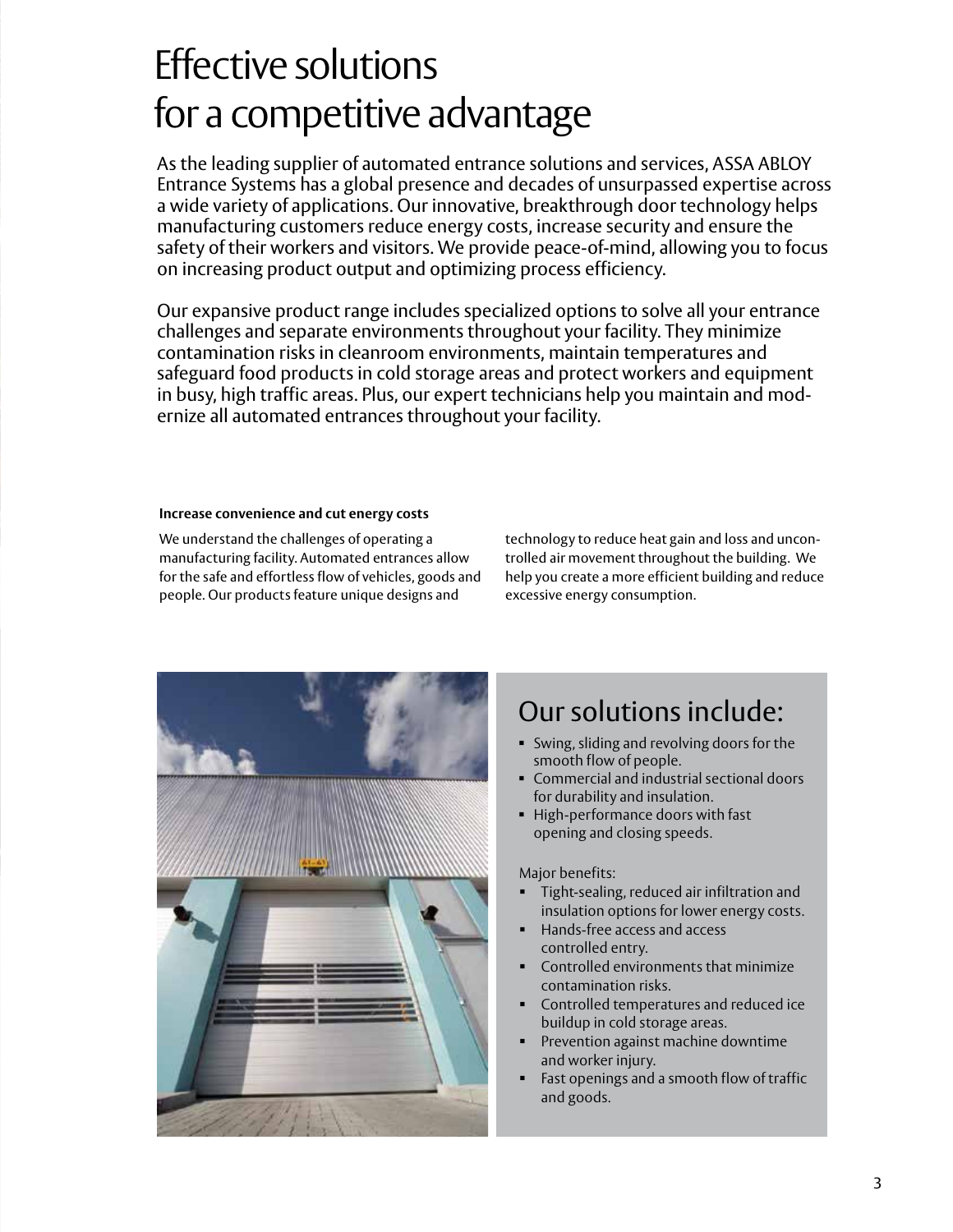## An ideal solution for every doorway

Cost reduction. Convenience. Security. Our solutions help control energy costs and provide smooth, safe and easy access for personnel, forklift traffic and all materials and goods.

#### **Optimize efficiency for business processes**

The layout of a manufacturing facility is often very complex. One incredibly large building is broken down into a series of offices, storage areas and a variety of different workspaces for specific processes. Each unique area has special conditions and needs. Our automated doors give you the ability to properly accommodate all areas of your facility.

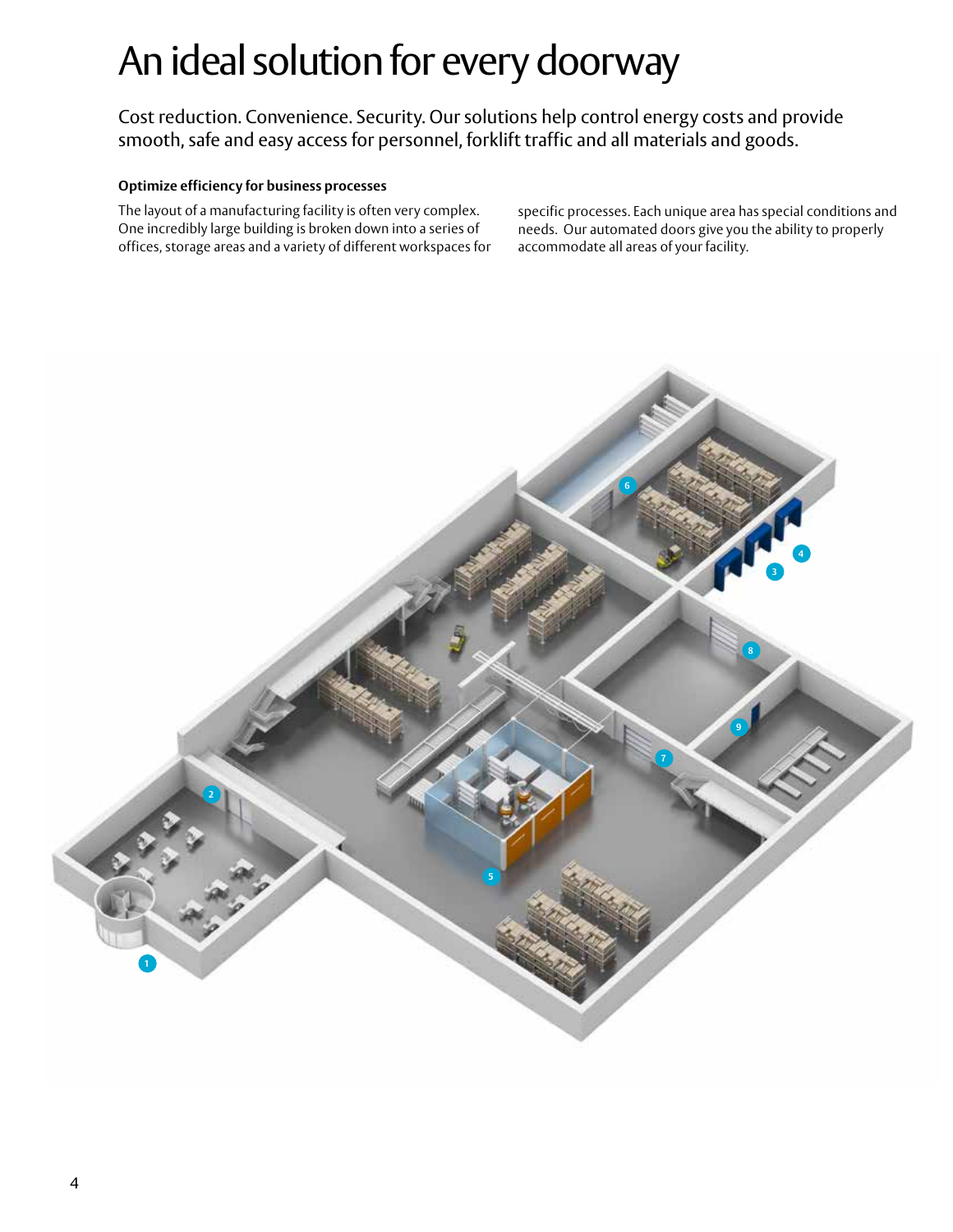### **Automatic doors**



**<sup>1</sup> Main entrance to office** Besam revolving doors significantly reduce energy losses and eliminate drafts.



**<sup>2</sup> From office to warehouse** Besam sliding doors offer hands-free access or accesscontrolled entry, while also providing significant noise reduction between the manufacturing floor and office space.

### **Commercial and industrial doors**



**<sup>3</sup> Exterior entrances** Crawford overhead sectional doors provide access control for large openings with strong, durable, low maintenance and energy efficient options designed specifically for commercial applications.



**<sup>4</sup> Incoming and outgoing goods** TKO impactable sectional doors are designed to take the abuse that occurs on the loading dock, improve energy savings and reduce maintenance costs.

#### **High-performance doors**



**<sup>5</sup> Automated processes** Albany machine protection doors provide a safe barrier between worker and machine, prevent worker injury and prevent machine downtime.



**<sup>6</sup> Interior high-speed doors** Albany interior high-speed doors separate conflicting environments and provide fast automatic opening speeds of up to 80 in/sec (2 ms).



**<sup>7</sup> Cleanroom areas** Albany cleanroom doors regulate airflow, minimize contamination and provide personnel access control.



**<sup>8</sup> High-speed exterior entrances** Albany exterior high-speed doors feature incredibly fast speeds to significantly reduce energy loss and reduce operator waiting time.



**<sup>9</sup> Cold storage areas** Albany cold room doors control temperatures, reduce ice buildup in humid environments and help lower energy costs.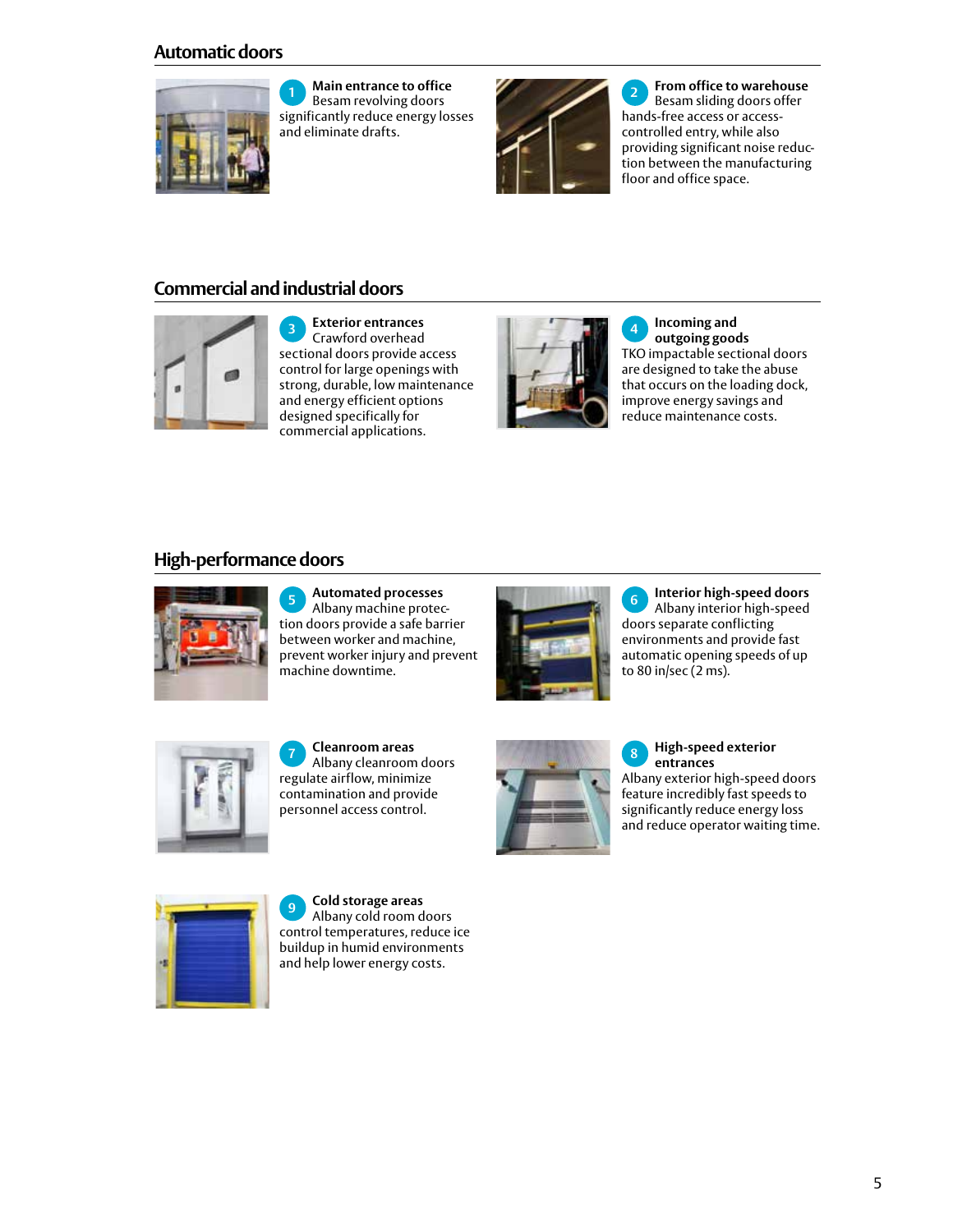## Clean entrances meet high standards

Pharmaceutical, electronics, semiconductor and other clean manufacturing facilities face many challenges. ASSA ABLOY Entrance Systems designs specialized products that help you gain control over hygienic environments, minimizing the risk of contamination and safeguarding valuable products and inventory. We help you to feel confident when monitoring air change rate, particle concentration, bacterial count and room pressure. We help you create a high performance building to meet the first-rate standards required of clean rooms.



#### **Our solutions:**

- Meet requirements for ISO 14644-1 Classes 1 through 5.
- Meet requirements for Federal Cleanliness Standard Classes 1 - 100.
- Meets USDA, FDA, cGMP and EMEA requirements.
- Feature smooth, easy-to-clean surfaces.
- Ensure quick and safe movement through air locks.
- Seamlessly integrate into building structure.
- Seal tightly for low air leakage and low particle emission.

#### **Hygienic solutions protect food processing facilities**

Safeguarding sanitary areas and maintaining proper temperatures are two critical requirements for food manufacturers. Our doors are uniquely designed to reduce the transmission of dust and dirt and protect products from insects or rodents. The full product line from ASSA ABLOY Entrance Systems also includes solutions to help maintain cold storage areas – with insulated panels and incredibly tight seals, products remain fresh and buildings save on energy costs.



- n Cleanliness **natural and the Cleanliness**
- **Wash down capabilities**
- **Reliability No. 1986**
- Safety n n
- n Temperature control

#### **Need Solution**

- High-speed doors equipped with tight seals to protect sanitary areas.
- Stainless steel components and industry approved fabrics.
- Break away feature prevents downtime to protect products.
- Intuitive and automatic safety mechanisms protect personnel.
- Insulated doors outfitted with distinct features to maintain the cold chain.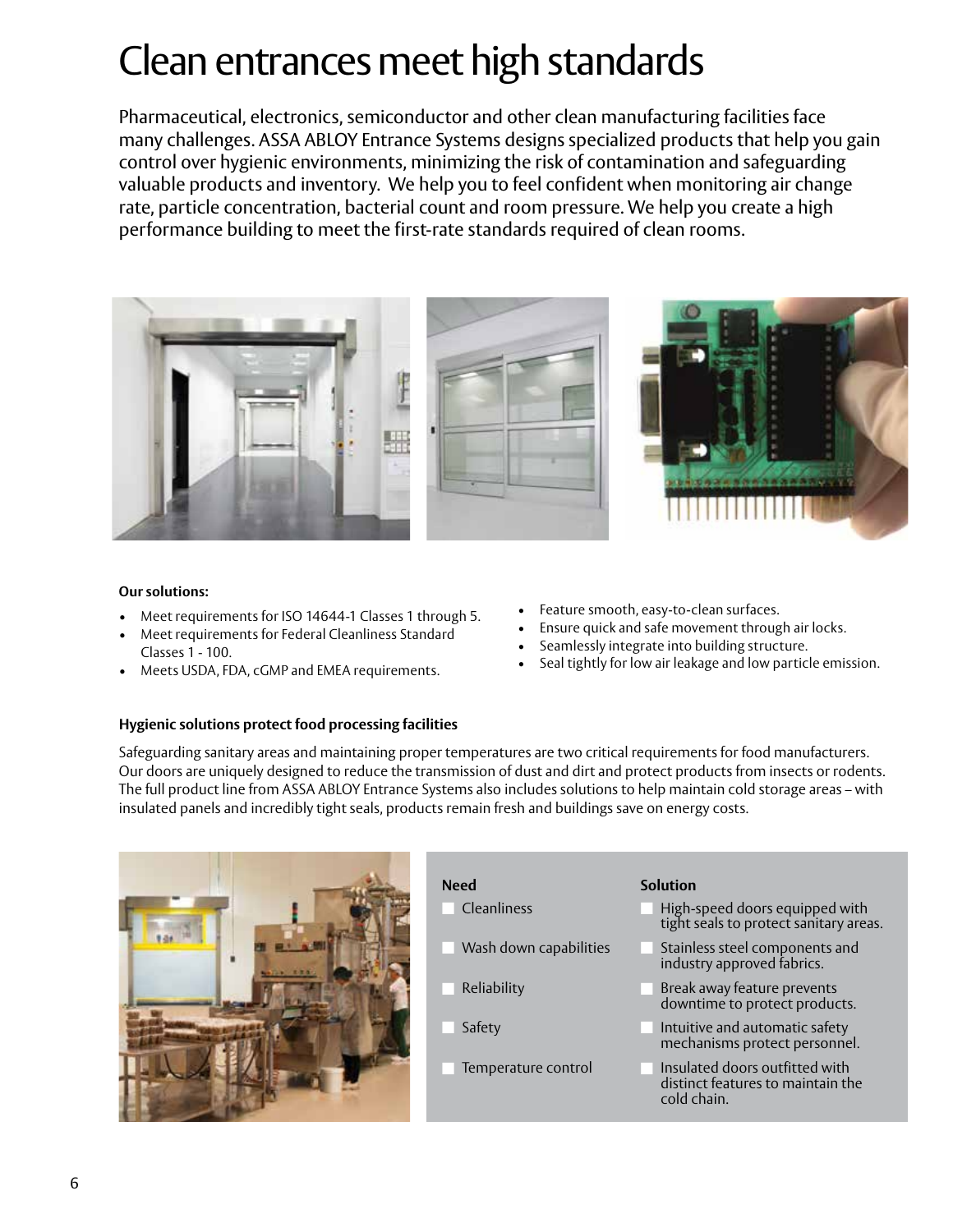### Automated doors for automated processes

When achieving optimal safety, speed and process integration is the goal, our smart machine protection doors are the solution. Automated manufacturing and assembly requires advanced technology, processes and equipment. ASSA ABLOY Entrance Systems delivers high-performance, high-speed doors that are specially suited for such demanding conditions. Fast speeds ensure short cycle times, the rugged construction stands tough in harsh, industrial environments and the comprehensive safety features meet high industry standards.



#### **Machine protection door options:**

- Tear-resistant, wind load resistant fabric doors that protects against direct pressure, allowing doors to be installed a short distance from machines.
- Rigid, aluminum doors that provide the utmost protection, particularly from laser beams.
- Machine integration for direct command, sensing and control of the door.

#### **Prepared for tough and dirty environments**

Mining, forestry, energy and metal production – tough processes endure gritty, dirty and often corrosive environments in harsh weather, be it blazing heat or freezing cold. Doors must withstand these conditions while reliably supporting complicated logistics. ASSA ABLOY Entrance Systems designs rugged industrial doors and vertical-lifting fabric doors that can be suited for incredibly large openings to accommodate bigger vehicles and equipment. A variety of smart features make our heavy industry doors safe, reliable and incredibly energy-efficient.

| <b>Need</b>             | Solution                                                                                                       |  |
|-------------------------|----------------------------------------------------------------------------------------------------------------|--|
| Reliable operation      | Rugged designs stand up against high<br>wind loads and harsh conditions.                                       |  |
| Environmental control   | Air tight seals protect against dirt,<br>sand, grit and hazardous<br>contaminates.                             |  |
| Flexible configurations | Specialized products for any opening<br>size or configuration, even around<br>existing cranes and crane rails. |  |
| Safety                  | Advanced safety mechanisms protect<br>personnel and vehicles.                                                  |  |

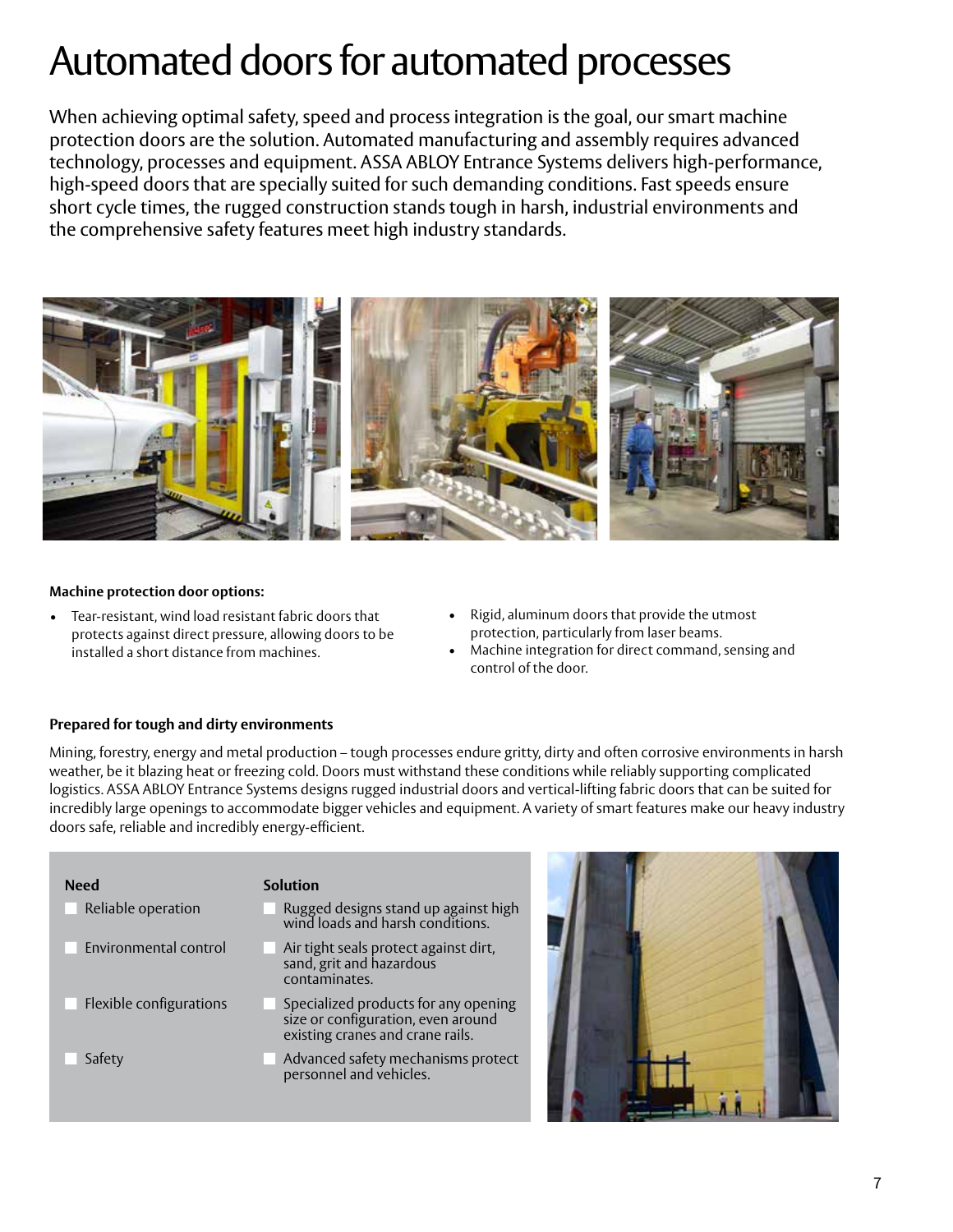

### A full service partner for optimal performance

With more than half a century as the leading provider of automated door and dock solutions, ASSA ABLOY Entrance Systems delivers comprehensive services with expert technicians. Consistent assessment of your systems will help you improve energy performance, ensure safety standards and extend the life of your investment.



### With an eye on tomorrow's need

#### **Re-Active Service** Pro-Active Care Other customized requests such as<br>Response Time, Performance infoRack<br>and Advanced User Training  $\circ$  $\circ$  $\circ$  $\circ$ Replacement of worn parts acco<br>Wearsble Exchange Program ۰  $\circ$  $\bullet$  $\bullet$ Replacement of service parts<br>on breakdowns o ۰  $\circ$  $\bullet$ Travel & Labor Incuded o o  $\bullet$  $\bullet$ Panned Muintenance<br>Valts 1-4 a year  $\bullet$  $\bullet$  $\bullet$ -<br>Travel & Labor for Planned Maintenance<br>Veita  $\bullet$  $\bullet$  $\bullet$ Priority response on service calls  $\bullet$  $\bullet$  $\bullet$ Planned Maintenance<br>that meets the most demanding<br>standards in the market  $\bullet$  $\bullet$ ٠ Safety and quality checks according to<br>applicable regulations and norms. ٠  $\bullet$ O  $\bullet$ Documentation of equipment status,<br>assessment and service provided, all<br>generated on site ٠ ۰  $\bullet$ ٠ . Highty-trained professional technicians<br>with axlansive knowledge and state-of-٠ ٠  $\bullet$ .  $\bullet$ the-art tools" Dedicated Professional Customer<br>Care Hotline ٠ ٠  $\bullet$  $\bullet$  $\bullet$ Coroch AMOM Pro Active Pro Active<br>Sher Pro-Active<br>Gold Pro-Active<br>Talker Flex · included an standard O - Available at special prices

Performance Maintenance Services

Maintenance and service aren't about what you get. They're about what you avoid: failures, losses and unplanned interruptions.

ASSA ABLOY Entrance Systems works according to your needs, with tailored solutions that ensure the function and availability of your entrances.

1968-stocked service vehicles with genuine and new<br>ASSA ABLOY service parts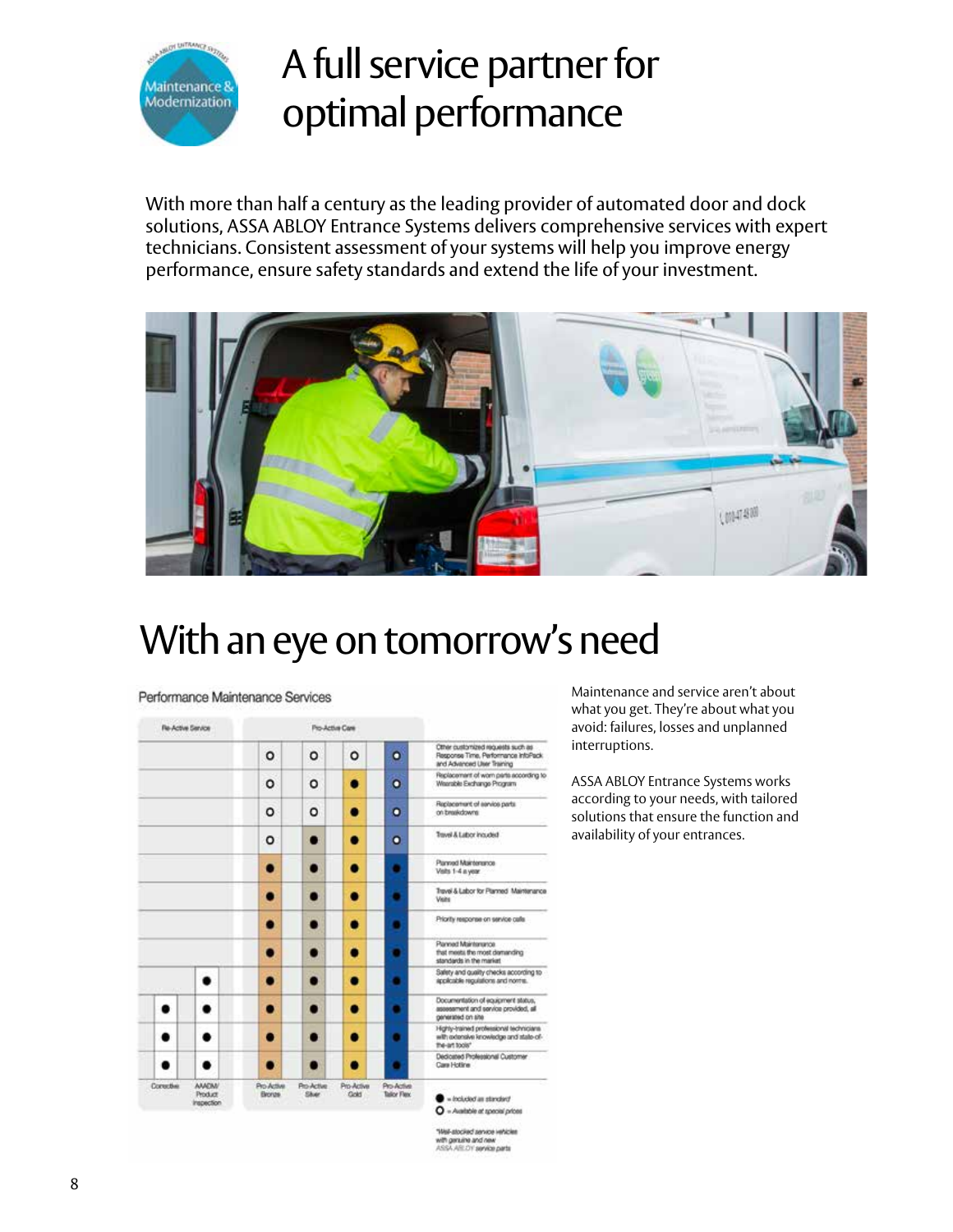### Proof in Action



From food processing to automotive manufacturing, cold storage to automated machinery – we have succeeded in meeting customer challenges in every industry, all around the world.



#### **FlexSteel, Houston, TX**

*FlexSteel turned to ASSA ABLOY Entrance Systems for a Megadoor industrial door system and Albany high-speed rubber door. The Megadoor and Albany products are designed to withstand harsh, industrial environments and offered an ideal solution for FlexSteel's large openings.* 

#### **Canada**

TEVA (Novopharm), Ontario Glaxo Smith Kline, various locations

**Denmark**

Brødrene A&O Johansen, Albertslund

#### **Germany**

Bayer AG, Leverkusen Milupa, Fulda Hannover Vitra Holding, Weil am Rhein Lidl - various locations OBI - various locations Volkswagen AG, various locations

**Italy** Henkel, Lomazzo

**Mexico** Air Design, Cuernavac

**Netherlands** A-Ware, Almere

**Norway** Marine Harvest, Ålesund

**Poland** Mars, Polska

#### **United States**

Con Agra, Arizona Novartis, North Carolina Pfzier, North Carolina Sysco Food Service, Idaho Urschel Laboratories, Inc., Indiana J.M. Smuker Company, Ohio Nestle Frozen Foods, South Carolina Anheuser Busch, Virgina



#### **Schering Plough, Montreal, CA**

*ASSA ABLOY Entrance Systems provided ten Albany RR300 doors to separate the temperaturecontrolled warehouse from the production department. The slim design of the Albany RR300 allows the door to be installed in tight spaces, for convenient access anywhere. The tight sealing and fast speeds helps Schering Plough lower energy costs while maintaining productivity.*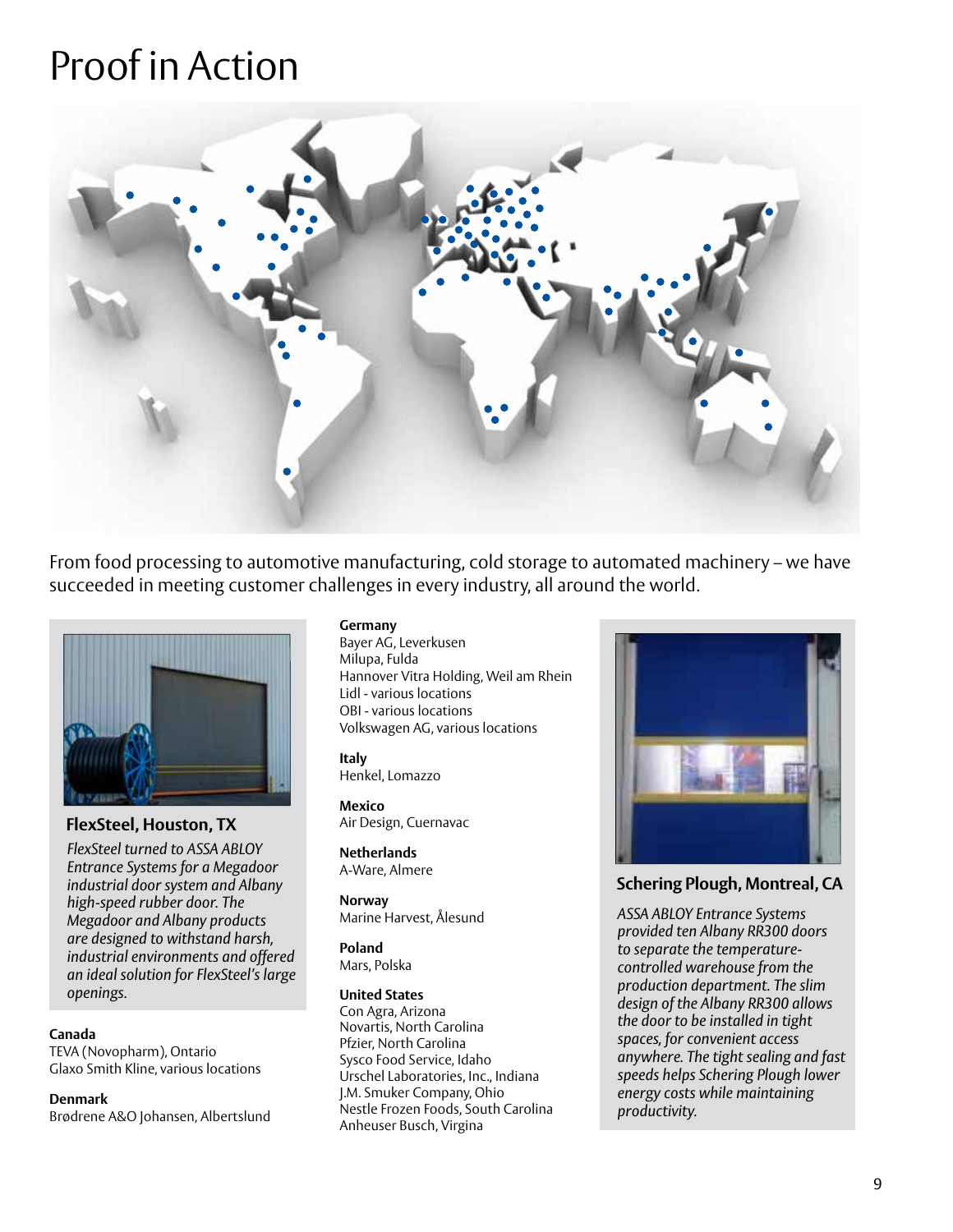## Automated entrances protect against energy loss



Large, energy-hungry buildings face difficult environmental challenges. Sustainable solutions are key to improving building performance and efficiency. ASSA ABLOY Entrance Systems recognizes these challenges. We emphasize innovations in design and technology to help you meet your sustainability goals.

Our intelligent products provide a range of options to help you minimize energy loss, improve indoor air quality, increase daylight, control air circulation, including the movement of pollutants or potentially hazardous particulates and optimize the overall energy performance of your facility.

### Green design and technology



Entrance automation is the first step to controlling excessive energy usage. With our impressive features, such as tight seals or insulation, any entrance can achieve optimal energy performance.

- Besam automatic sliding , swinging , and revolving doors feature options which help reduce air infiltration. The doors can be fortified with insulated glass to further increase energy savings.
- Crawford overhead sectional doors are available with a variety of environmentallyfriendly insulation options to provide an efficient barrier against heat and cold.
- Albany high-performance doors open and close incredibly fast and are designed with tight, double-sealed protection to limit air infiltration and control temperatures. These doors can be specialized for cold storage facilities, to include low-voltage, room-temperature airflow systems and insulated panel material.

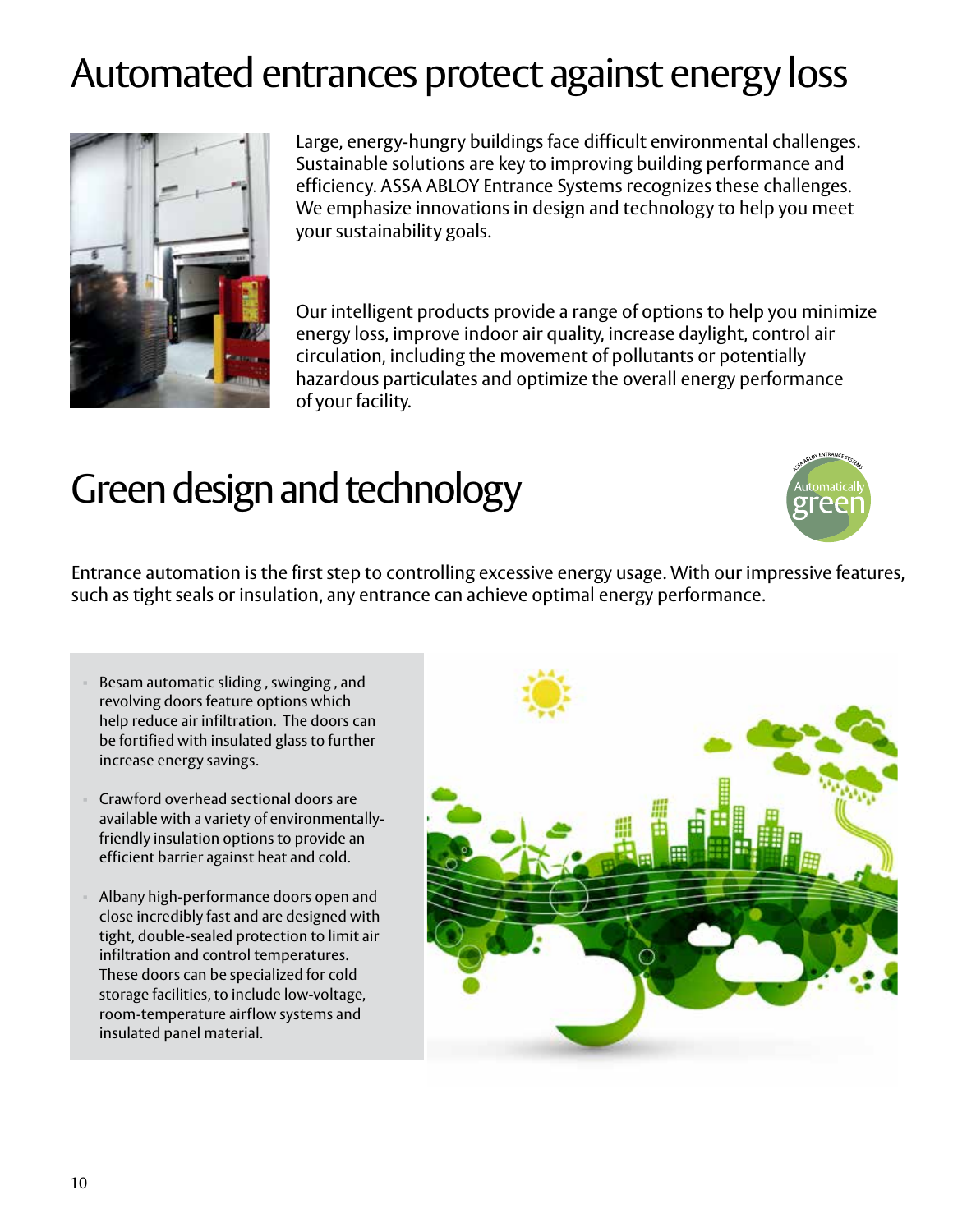# One point of entry for all your needs

Smoothly functioning entrances are a prerequisite for businesses. To keep them functioning at optimal levels, look to ASSA ABLOY Entrance Systems to provide superior products, innovative solutions and incomparable service for the front, back and interior of your building.

As the world's most comprehensive supplier of entrance automation products and services, we take an integrative approach to the flow of people, goods and vehicles, creating solutions with the best possible balance of cost, quality and lifetime performance.

#### **Proven solutions and extraordinary service expertise**

At your disposal is a strong portfolio of well-established brands, market leaders with decades of experience and a strong history of proven solutions and extraordinary service expertise. Today they are gathered under a single roof to meet all your requirements.